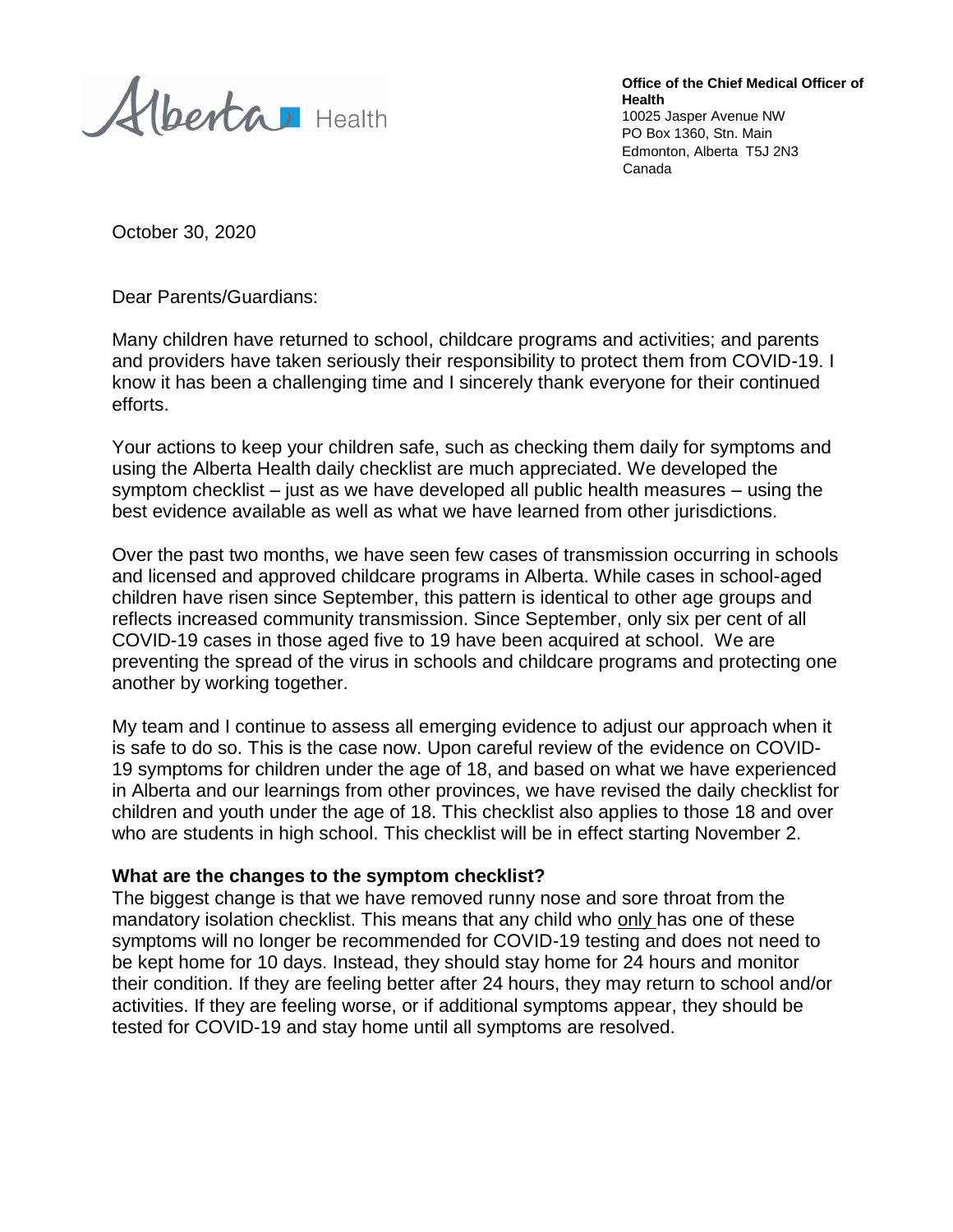This change brings Alberta in line with B.C., Ontario and Quebec, which have all made similar changes. We have discussed the changes with colleagues in these provinces, and there has been no corresponding increase in COVID-19 transmission in schools and childcare programs as a result. We have also looked at our own evidence. Of all the children under 18 who have been tested for COVID-19 recently, less than 1 per cent of those with only a runny nose or only a sore throat tested positive for COVID-19. For children who are not known to be close contacts of a COVID-19 case, having a common symptom like a runny nose or sore throat by itself does not signal a high risk of being infected.

In the new daily checklist, the core isolation symptoms are those that are more closely linked to COVID-19 infection. If a child has **ANY** of the following core symptoms: cough, fever, shortness of breath and loss of taste or smell:

• They are to isolate for 10 days OR have a negative COVID-19 test result and feel better before going back to school.

Additionally, the action for children with other symptoms will depend on both the number of symptoms and the duration of symptoms. If a child has **ONE** of the following symptoms: chills; sore throat or painful swallowing; runny nose or congestion; feeling unwell or fatigue; nausea, vomiting, diarrhea; unexplained loss of appetite; muscle or joint aches; headache; conjunctivitis (pink eye):

- They should stay home and monitor their symptom for 24 hours.
- If the symptom is improving after 24 hours, they can return to their childcare program, school or other activities when they feel well enough to go. Testing is not recommended.
- If the symptom worsens after 24 hours (or if additional symptoms appear), they are to continue to stay home and testing is recommended but not required. The child can return to their childcare program, activities and/or school when their symptoms have resolved AND it has been 24 hours or more since their symptoms started.

If the child has any **TWO** of the following: chills; sore throat or painful swallowing; runny nose or congestion; feeling unwell or fatigue; nausea, vomiting, diarrhea; unexplained loss of appetite; muscle or joint aches; headache; conjunctivitis (pink eye):

- They should stay home.
- Testing is recommended but not required.
- The child can attend school or their childcare program and other public places when their symptoms have resolved AND it has been 24 hours or more since their symptoms started.

As a parent myself, I know how challenging it can be to assess mild symptoms and make decisions about whether children are truly ill or not. It is also challenging, both for parents and children, to keep a child away from school and other activities for an